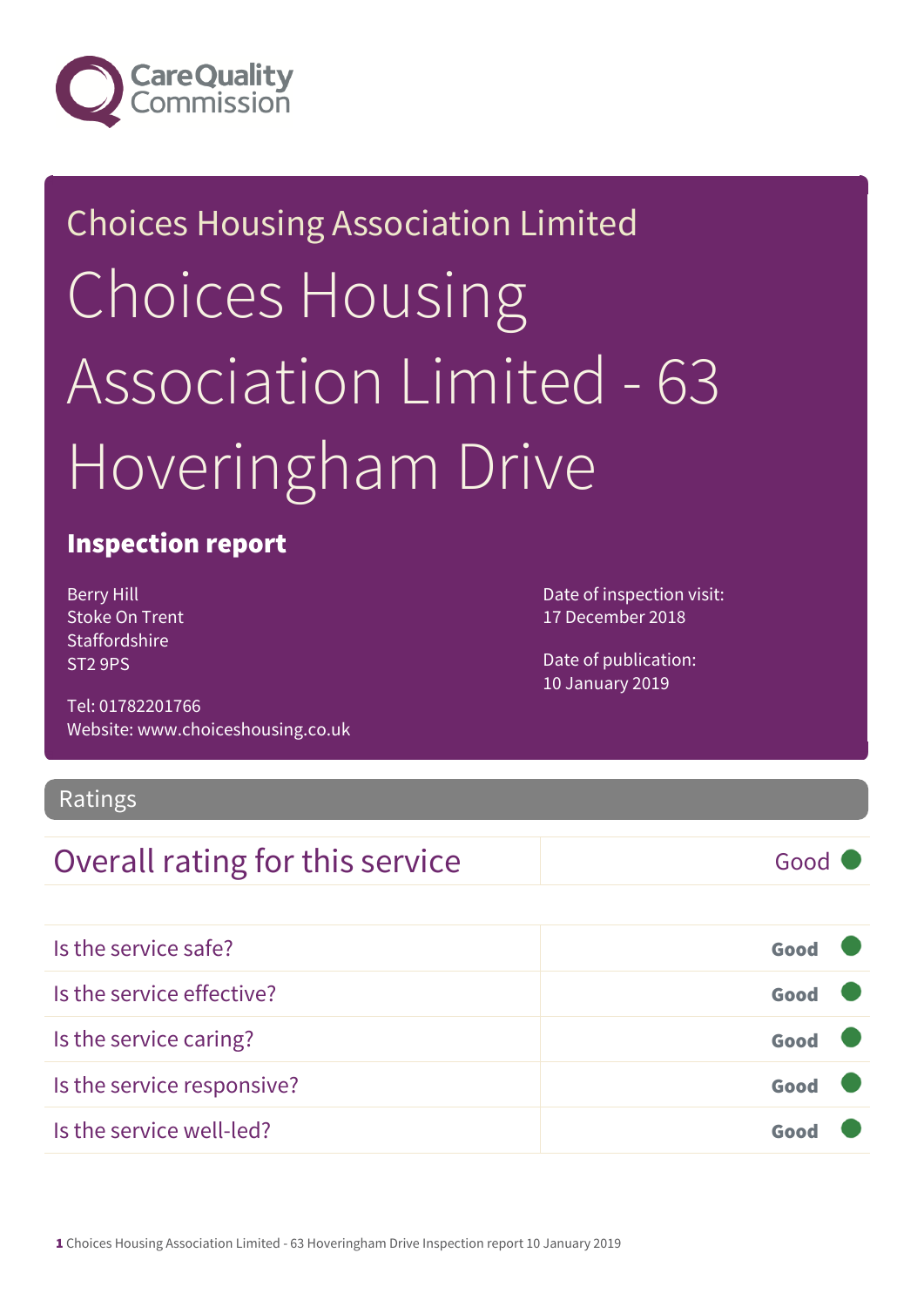#### Summary of findings

#### Overall summary

People were supported by safely recruited staff who had the skills and knowledge to provide effective support. People were supported safely to manage risks to their health and wellbeing and risks associated with medicines. Effective care planning was in place which guided staff to provide support that met people's diverse needs and in line with their preferences.

People who used the service were supported safely whilst staff promoted their independence. People were supported by caring and kind staff who promoted choices in a way that people understood. People's right to privacy was upheld.

People were supported to be involved in hobbies and interests that were important to them. Complaints systems were in place, which people and relatives knew how to use. Advance planning was in place to ensure people's end of life wishes were gained.

Systems were in place to monitor the service, which ensured that people's risks were mitigated and lessons were learnt when things went wrong. There was an open culture within the service, where people and staff could approach the manager who acted on concerns raised to make improvements to people's care.

The service met the characteristics of Good in all areas; more information is available in the full report below.

Rating at last inspection: Good (report published 9 February 2016)

About the service:

63 Hoveringham Drive is a residential care home that accommodates up to six people living with learning disabilities or autistic spectrum disorder. At the time of our inspection there were six people living at the home. The care service has been developed and designed in line with the values that underpin the Registering the Right Support and other best practice guidance. These values include choice, promotion of independence and inclusion. People with learning disabilities and autism using the service can live as ordinary a life as any citizen 'Registering the Right Support' CQC policy.

Why we inspected:

This was a planned inspection based on the rating of Good at the last inspection. We found the service continued to meet the characteristics of Good in all areas.

Follow up: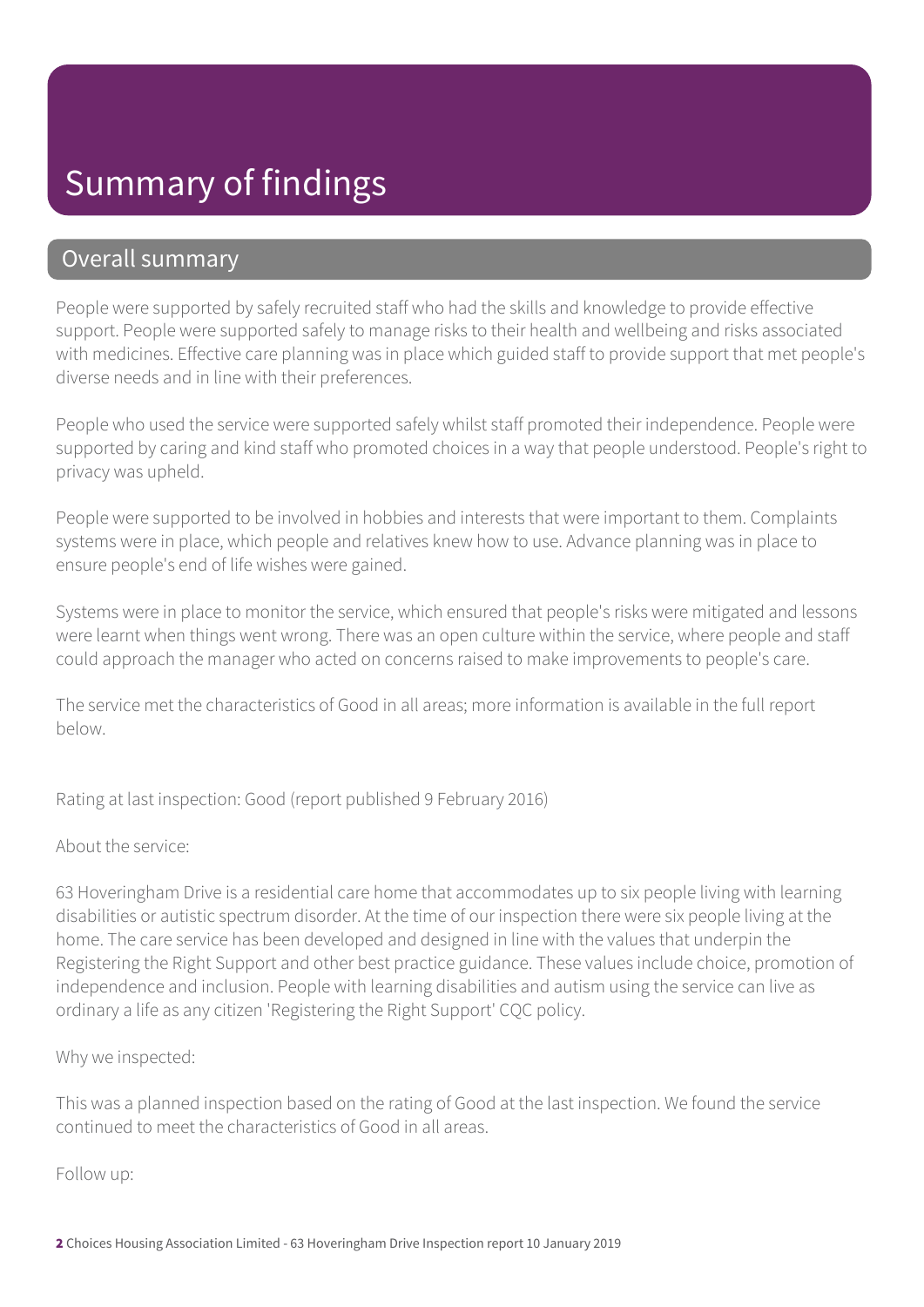We will continue to monitor the service through the information we receive.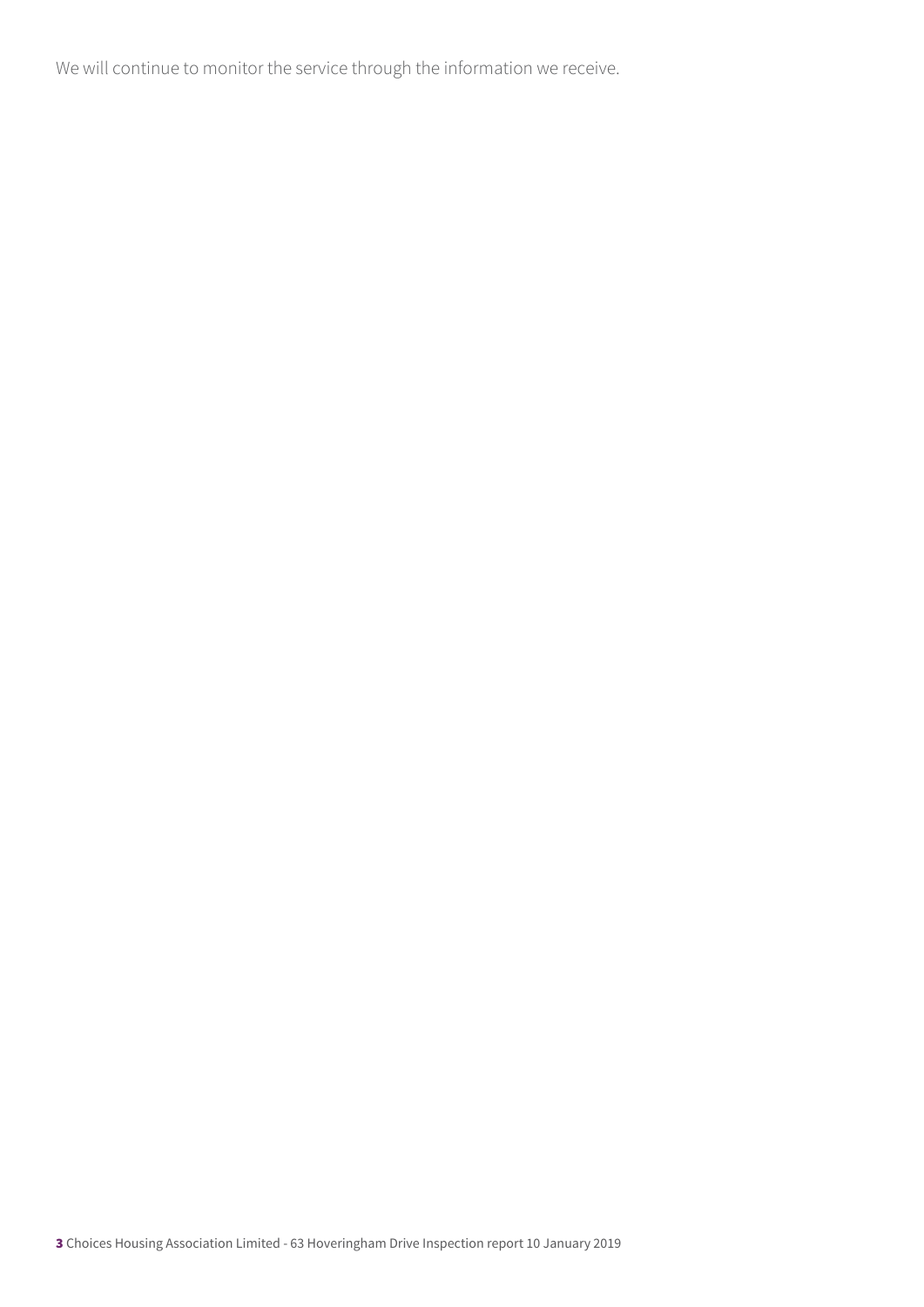#### The five questions we ask about services and what we found

We always ask the following five questions of services.

| Is the service safe?                          | Good |
|-----------------------------------------------|------|
| The service was safe                          |      |
| Details are in our Safe findings below.       |      |
| Is the service effective?                     | Good |
| The service was effective                     |      |
| Details are in our Effective findings below.  |      |
| Is the service caring?                        | Good |
| The service was caring                        |      |
| Details are in our Caring findings below.     |      |
| Is the service responsive?                    | Good |
| The service was responsive                    |      |
| Details are in our Responsive findings below. |      |
| Is the service well-led?                      | Good |
| The service was well-led                      |      |
| Details are in our Well-Led findings below.   |      |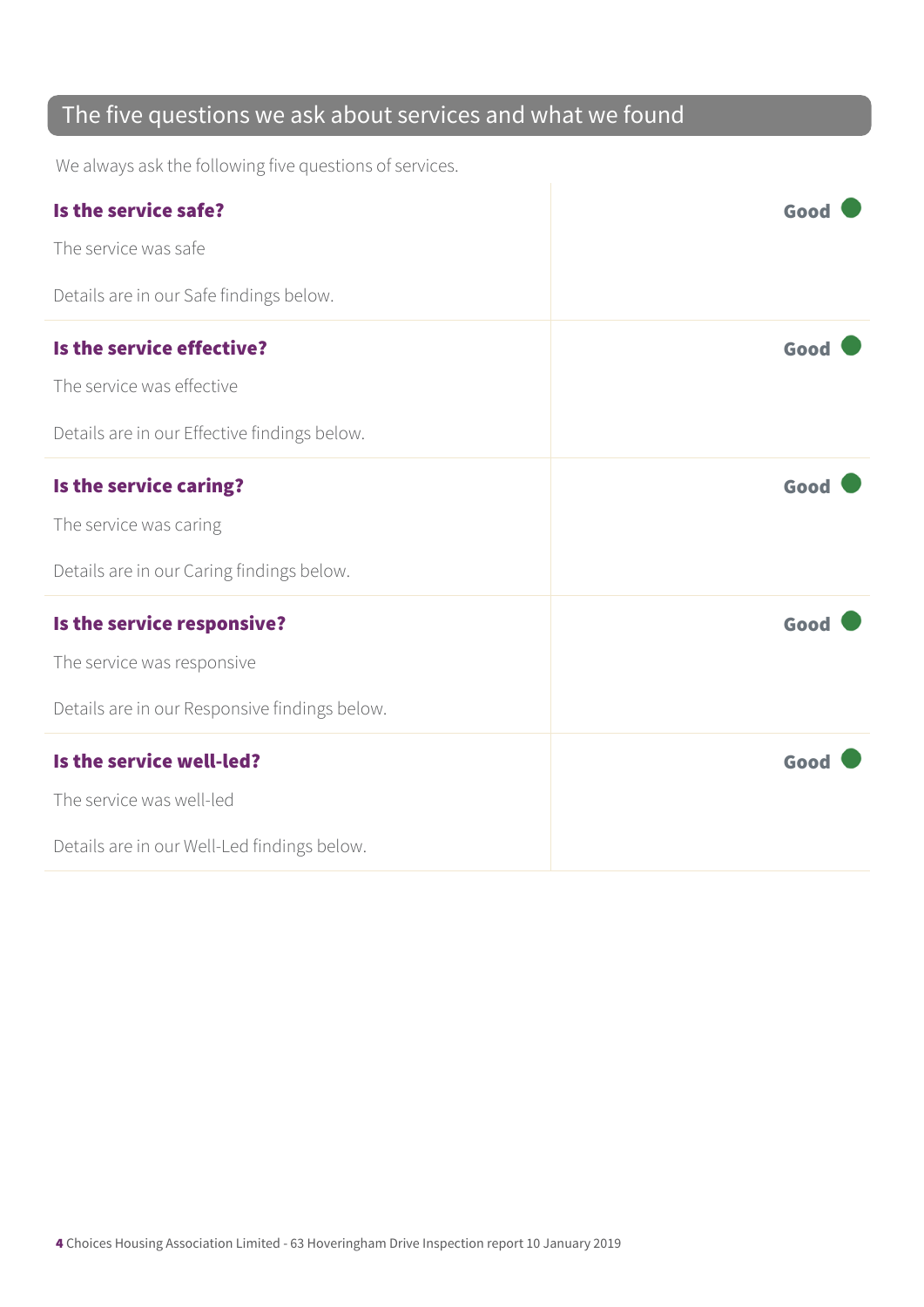

# Choices Housing Association Limited - 63 Hoveringham Drive

Detailed findings

### Background to this inspection

The inspection:

We carried out this inspection under Section 60 of the Health and Social Care Act 2008 as part of our regulatory functions. This inspection checked whether the provider is meeting the legal requirements and regulations associated with the Health and Social Care Act 2008, to look at the overall quality of the service, and to provide a rating for the service under the Care Act 2014.

Inspection team:

The inspection was carried out by two inspectors.

Service and service type:

63 Hoveringham Drive is a care home. People in care homes receive accommodation and nursing or personal care. CQC regulates both the premises and the care provided, and both were looked at during this inspection.

The service had a manager registered with the Care Quality Commission. This means that they and the provider are legally responsible for how the service is run and for the quality and safety of the care provided.

Notice of inspection:

The inspection was unannounced.

5 Choices Housing Association Limited - 63 Hoveringham Drive Inspection report 10 January 2019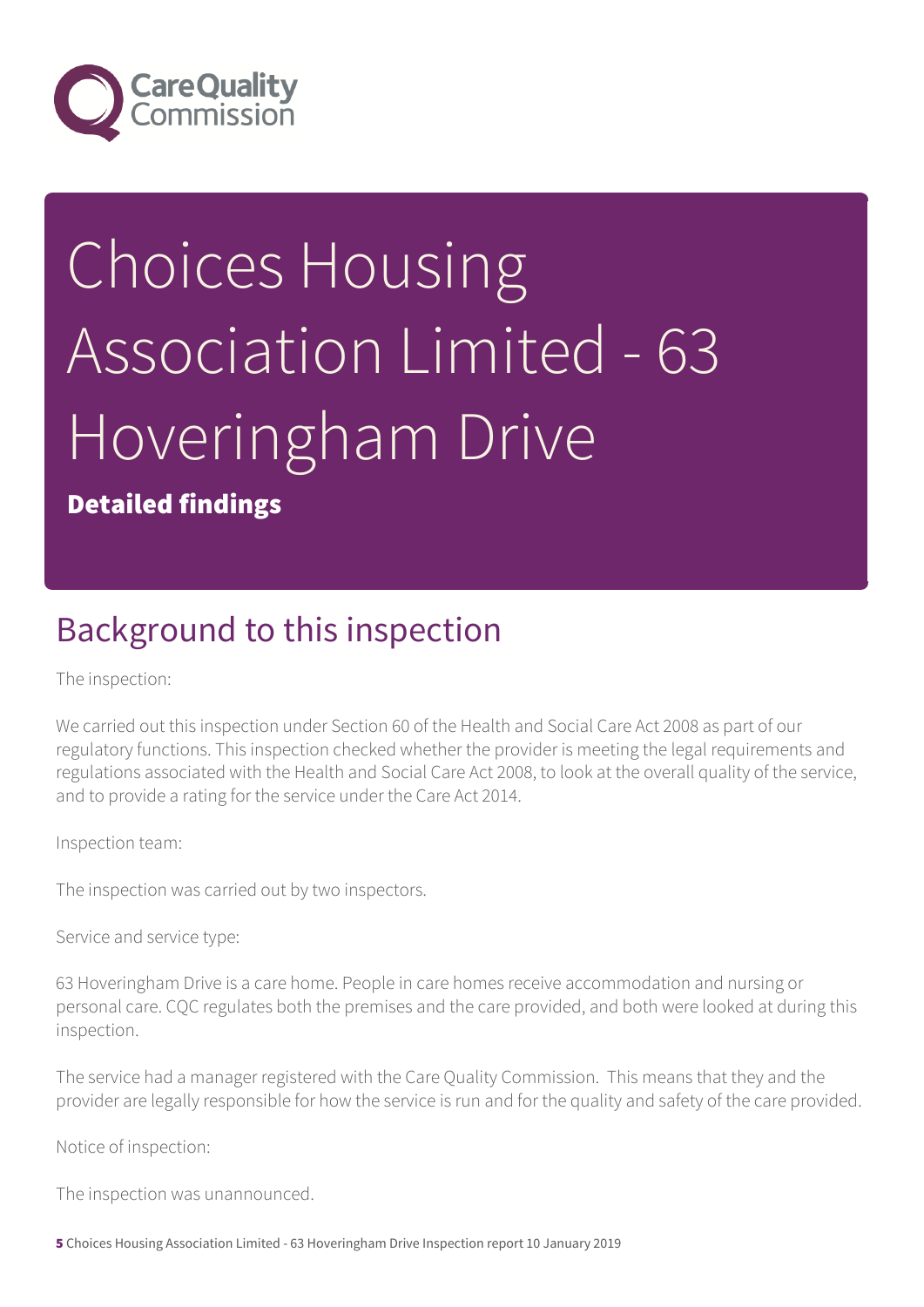#### What we did:

We used the information we held about the service to formulate our planning tool. This included information the provider sent us in the Provider Information Return. This is information we require providers to send us at least once annually to give some key information about the service, what the service does well and improvements they plan to make. We also reviewed other information we held about the service. This included notifications about events that had happened at the service, which the provider was required to send us by law. For example, safeguarding concerns, serious injuries and deaths that had occurred at the service. Before the inspection we contacted commissioners to gain their experience of working with the service.

We spoke with one person who used the service and two relatives. We observed care and support in communal areas to assess how people were supported by staff. We spoke with two staff and the registered manager.

We viewed two people's care records to confirm what we had observed and staff had told us. We looked at how medicines were stored, administered and recorded for two people. We also looked at documents that showed how the home was managed which included training and induction records for staff employed at the service and records that showed how the service was monitored by the registered manager and provider.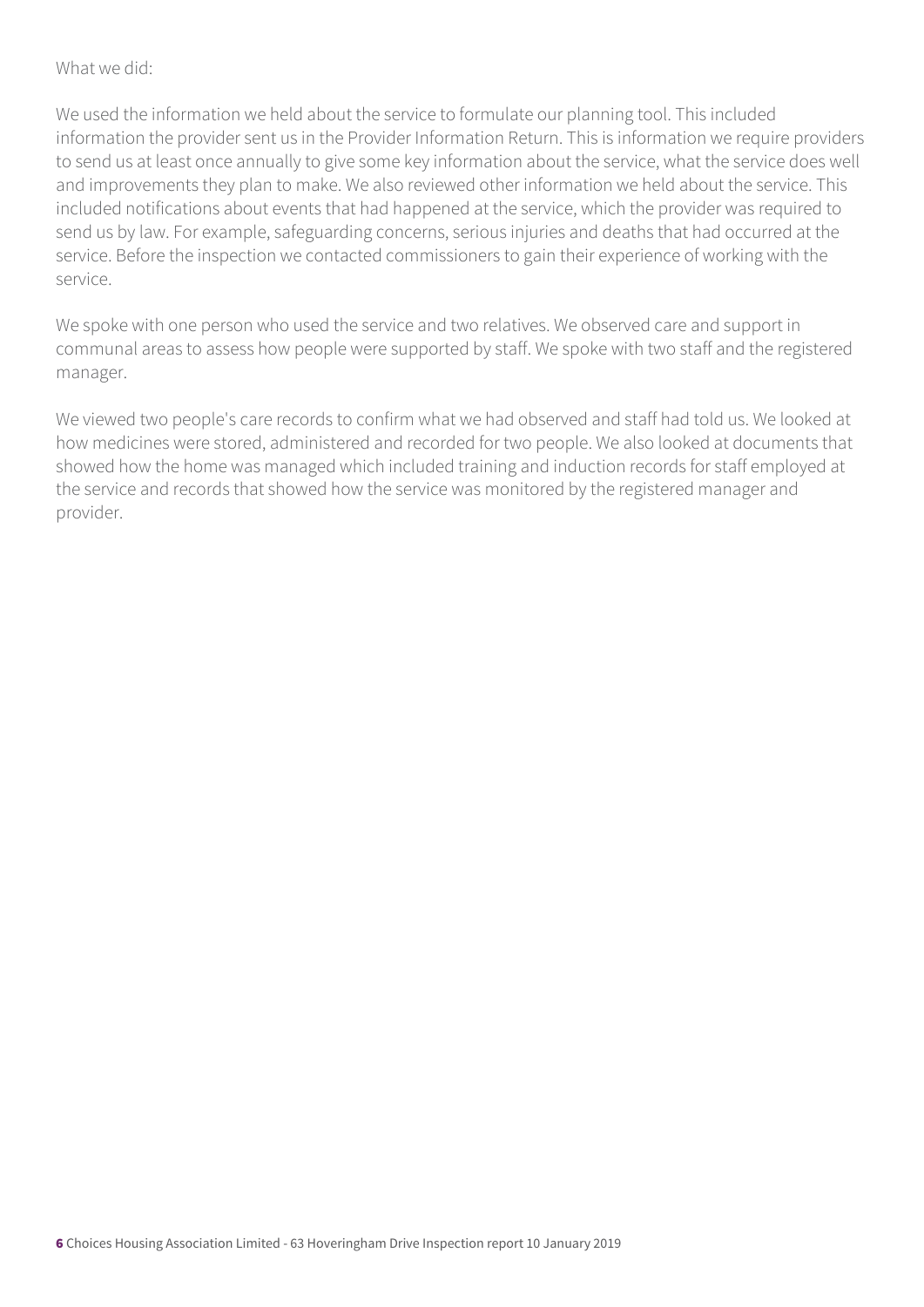

#### Is the service safe?

## Our findings

Safe – this means people were protected from abuse and avoidable harm

Good:  $\Box$  People were safe and protected from avoidable harm. Legal requirements were met.

Systems and processes:

• People told us they felt safe at the service. One person said, "I like it here and I get the help I need. I feel safe when staff help me".

• People were safeguarded from the risk of abuse. Staff understood how to recognise and report suspected abuse and the registered manager had followed internal and external processes to keep people safe.

Assessing risk, safety monitoring and management:

• People's risks were assessed and risk management plans were put in place to support people safely whilst promoting their independence. For example; people who were at risk of falls had detailed support plans in place, which we saw staff followed in practice.

• There was equipment available to help people remain safe whilst promoting independence, such as grab rails, shower seats and walking aids.

Staffing levels:

• People and relatives told us there were enough staff available to meet their needs. We saw that people received support when they wanted it and there were enough staff to support people to access the community.

• The provider followed safe recruitment procedures which ensured people were supported by staff that were of a suitable character.

Using medicines safely:

• People's medicines were administered by staff that had received training to do so. Staff gave explanations to people of the medicines they needed to take and ensured people had taken their medicines before completing the Medicine Administration Records (MARs).

• Detailed guidance was available to staff when administering 'as required' medicines and regular audits were carried out which ensured people had received their medicines as prescribed.

Preventing and controlling infection:

• People and their relatives told us that the service was always well maintained and clean.

• Staff wore gloves and aprons which demonstrated that systems were in place to ensure the risk of cross infection was minimised.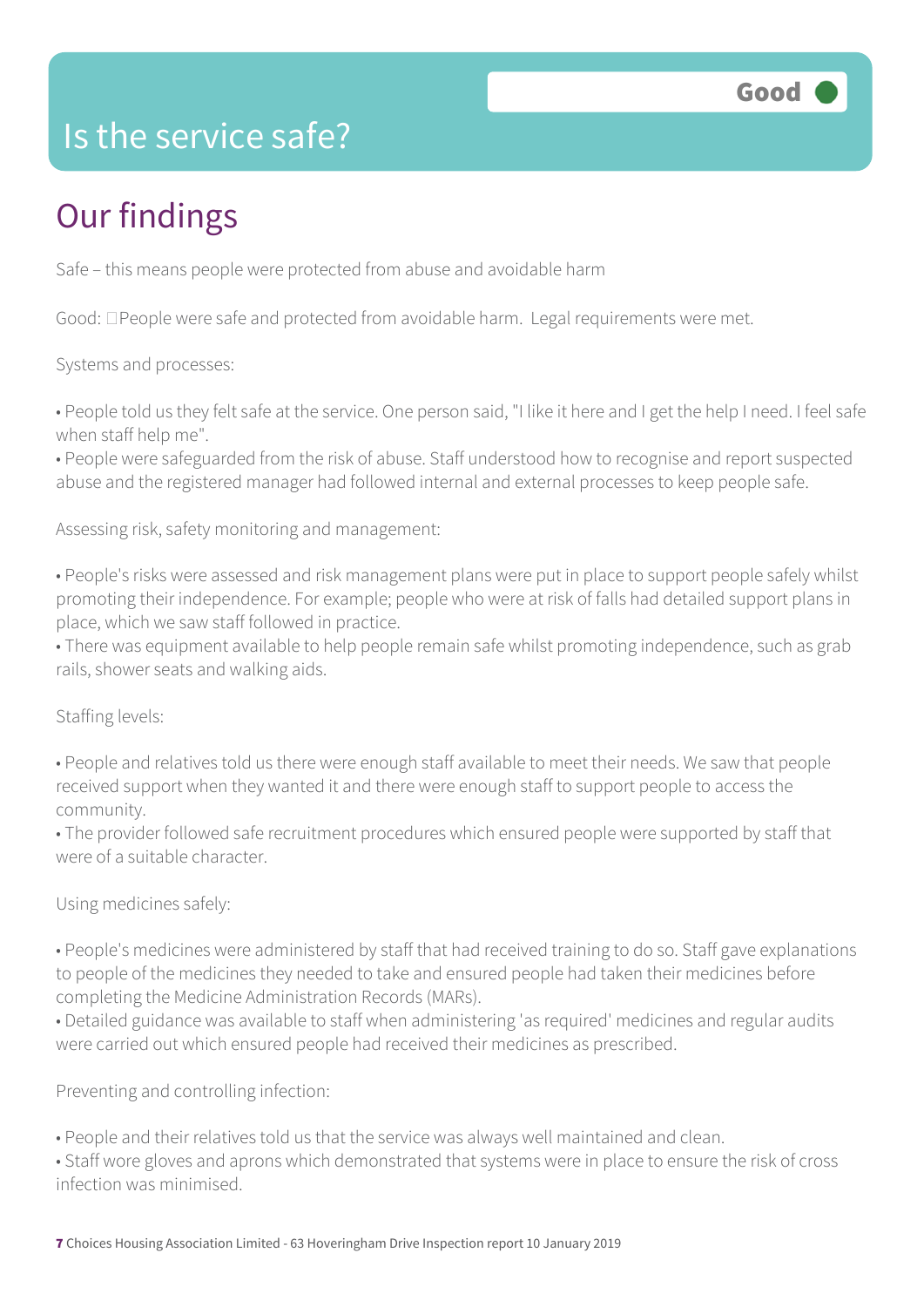Learning lessons when things go wrong:

• Incidents that had occurred at the service were recorded. The registered manager had a system in place to analyse the incidents and action had been taken to ensure people's risk assessments and care records were updated. This meant that people were protected from further incidents and lessons had been learnt when things went wrong.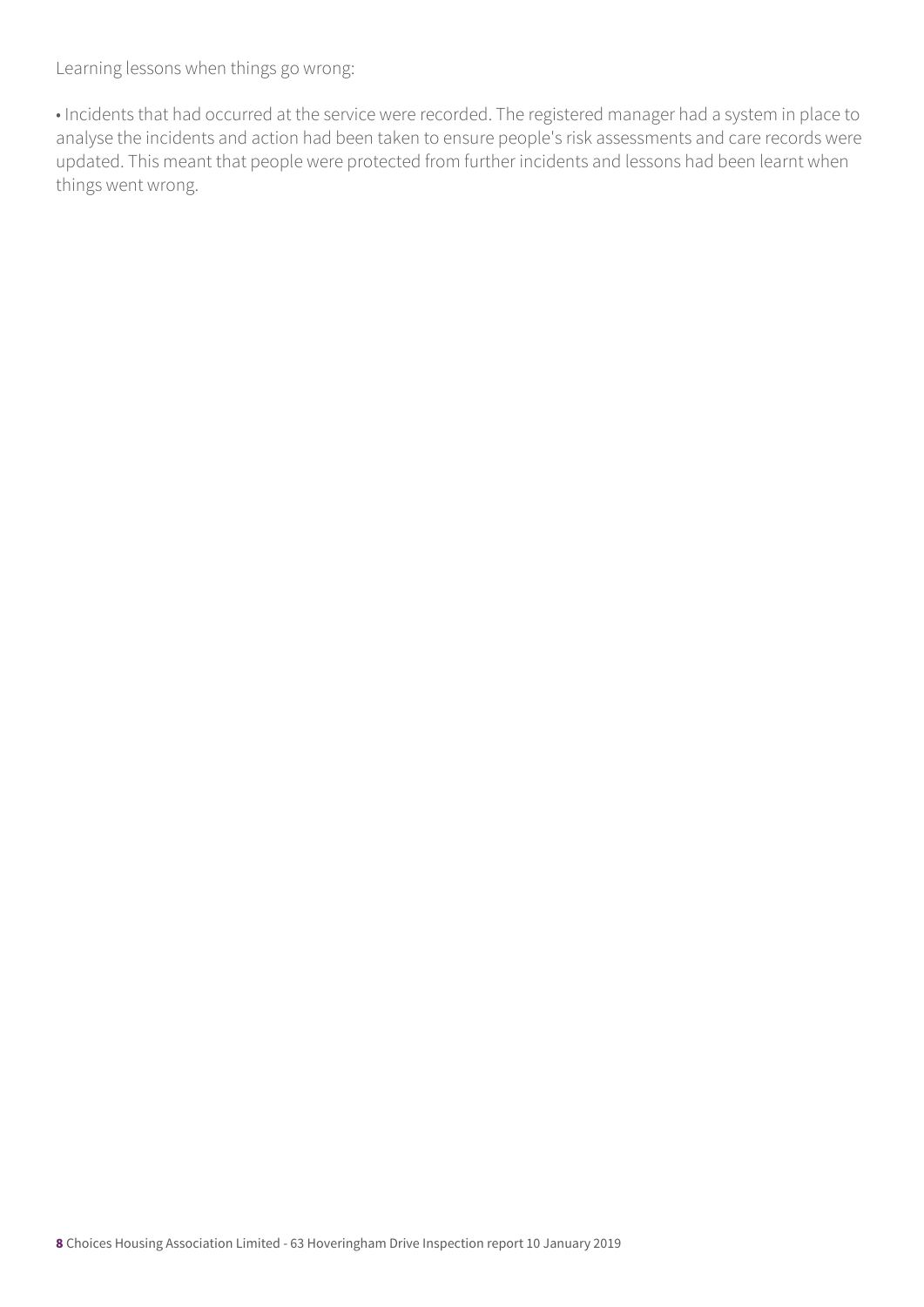#### Is the service effective?

## Our findings

Effective – this means that people's care, treatment and support achieved good outcomes and promoted a good quality of life, based on best available evidence

 $Good: \Box People's outcomes were consistently good, and people's feedback confirmed this.$ 

Supporting people to eat and drink enough with choice in a balanced diet:

• People told us they enjoyed the food and they were involved in the planning of the menus. One person said, "I like the food. We have a meeting to discuss what we want each week".

• Pictures of the weekly menu were displayed on a noticeboard which aided people's understanding.

• People's nutritional risks were managed and monitored. For example; one person was at risk of choking. Staff understood this person's needs and assisted them during meals to reduce their risk of choking. This was in line with guidance received from the Speech and Language Team.

People are supported to have healthier lives and have access to healthcare services

• People were supported to access healthcare professionals. One person said, "If I am feeling poorly, the staff arrange for me to go to the doctors".

• People had health action plans in place which had been developed with people and their relatives to ensure people maintained a healthy lifestyle. These were regularly reviewed to ensure the plans included up to date information.

• Advice provided by healthcare professionals was followed by staff which ensured people were supported to maintain their health and wellbeing.

Ensuring consent to care and treatment in line with law and guidance:

The Mental Capacity Act 2005 (MCA) provides a legal framework for making particular decisions on behalf of people who may lack the mental capacity to do so for themselves. The Act requires that, as far as possible, people make their own decisions and are helped to do so when needed. When they lack mental capacity to take particular decisions, any made on their behalf must be in their best interests and as least restrictive as possible. People can only be deprived of their liberty to receive care and treatment with appropriate legal authority. In care homes, and some hospitals, this is usually through MCA application procedures called the Deprivation of Liberty Safeguards (DoLS).

We checked whether the service was working within the principles of the MCA, and whether any conditions on authorisations to deprive a person of their liberty had the appropriate legal authority and were being met.

• People were encouraged to make decisions about their care. One person said, "I choose what I want to do. Staff always ask what I need and listen to me".

• Where people lacked capacity to make specific decisions the registered manager had completed mental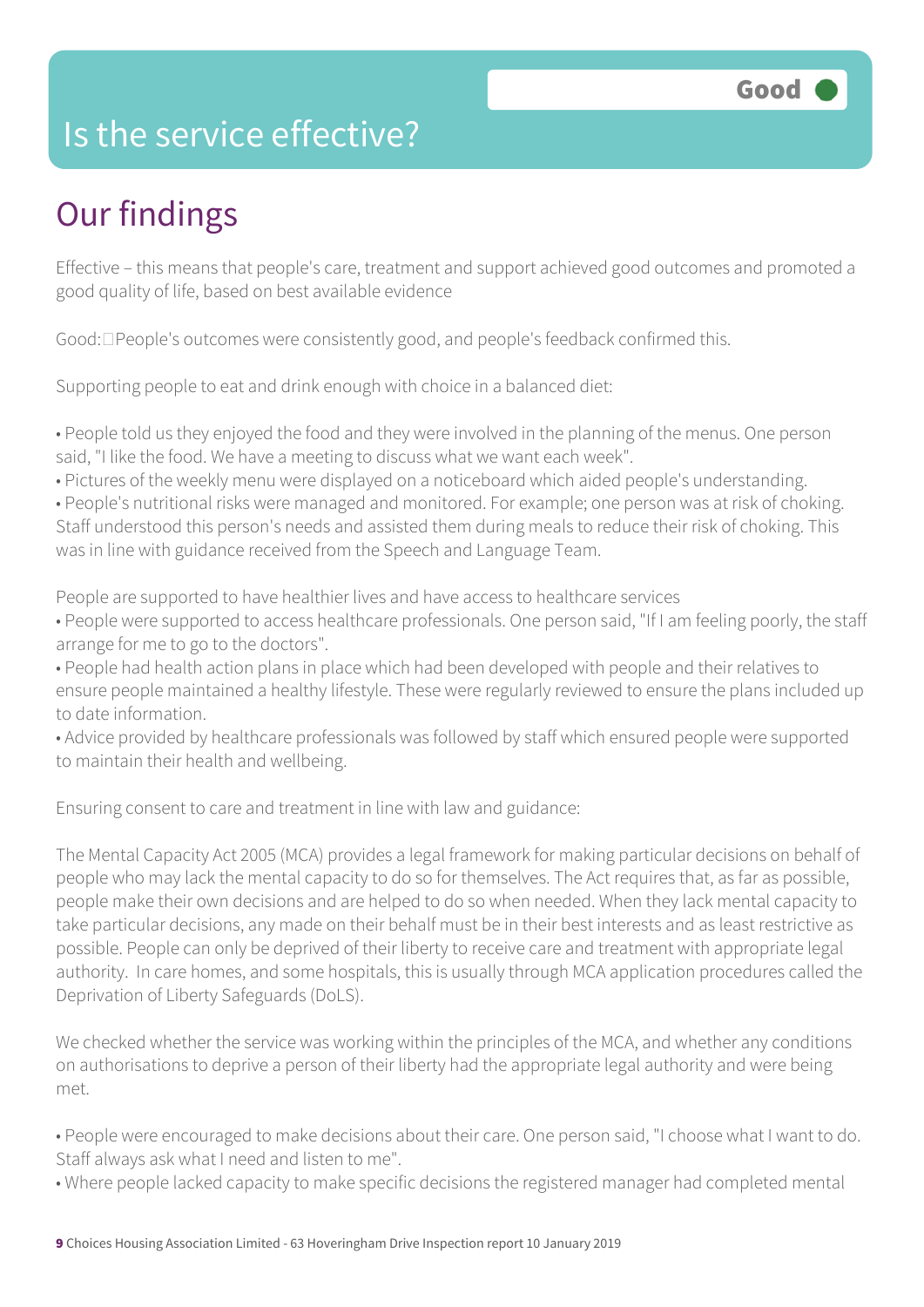capacity assessments to ensure decisions were made in people's best interests.

• Deprivation of Liberty Safeguards had been applied for which ensured people were supported by staff in the least restrictive way possible.

Assessing people's needs and choices; delivering care in line with standards, guidance and the law; Adapting service, design, decoration to meet people's needs:

• People's needs were assessed, planned and regularly reviewed to ensure they received support that met their changing needs.

• Support plans had been developed with people which ensured their preferences and diverse needs were met in all areas of their support. This included protected characteristics under the Equalities Act 2010 such as age, culture, religion and disability. This gave staff guidance on how to support people in line with their preferences.

• The layout of the service enabled people to move around the service freely. People had access to communal rooms where people could socialise and people's private rooms were decorated in line with their personal tastes.

• The service had been adapted to ensure people remained safe. Equipment was in place to ensure people were safe whilst promoting their independence within the service.

Staff skills, knowledge and experience:

• Staff received a detailed induction and met people before they started to provide support. Staff told us training was provided which ensured they had sufficient knowledge to support people effectively.

• Staff told us they received a supervision with the registered manager to highlight any areas of development within their role.

Staff providing consistent, effective, timely care:

• Staff attended a handover meeting at the beginning and end of each shift. This highlighted any immediate changes in people's needs during the shift, which ensured that people received a consistent level of support. • People had a 'hospital passport' which included details of people's medical history and support needs. This was used to ensure that people received a consistent level of support that met their needs if they needed to visit the hospital.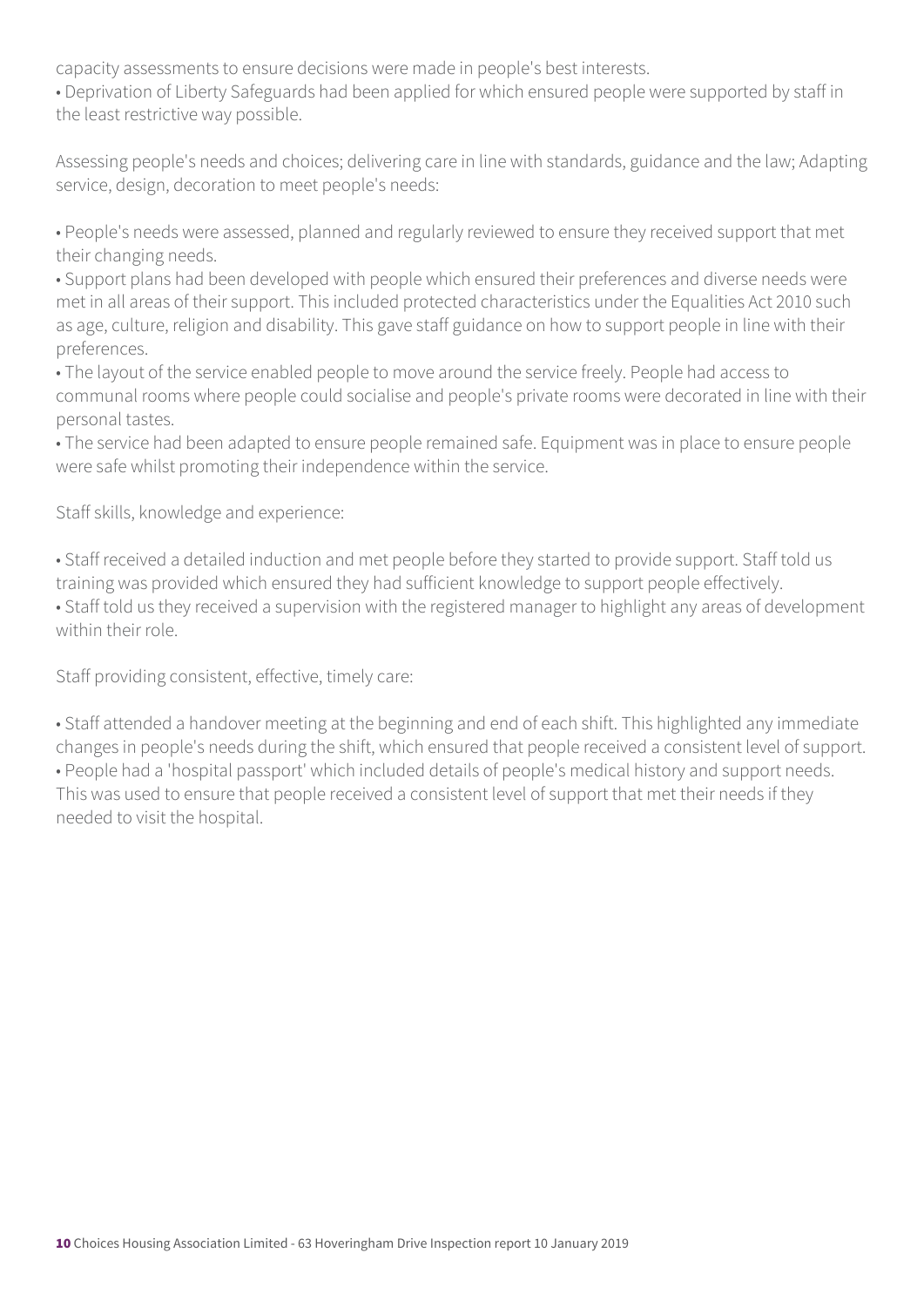#### Is the service caring?

## Our findings

Caring – this means that the service involved people and treated them with compassion, kindness, dignity and respect

Good:  $\Box$  People were supported and treated with dignity and respect; and involved as partners in their care.

Ensuring people are well treated and supported:

• People told us that staff treated them in a kind and caring way. One person said, "The staff are all very nice, I really like it here". A relative said, "The staff are all very caring and my relative always looks well looked after. My relative likes it when staff are affectionate towards them".

• We observed caring interactions between people and staff. People were comfortable in the presence of staff who showed patience and kindness when supporting people.

• People were supported to maintain relationships with their families and friends. One person said, "My relative comes to see me every week, we sit and chat. I like it when they come". A relative said, "When I visit I am always welcomed, I can visit anytime".

Supporting people to express their views and be involved in making decisions about their care:

• Staff encouraged people to make choices in the way they received their care and people's choices were respected. People told us they could make choices to live their life as they preferred. One person said, "I choose what I want to do and when I want to do it. Staff ask me if I need any help".

• Staff understood people's individual methods of communication and support plans were in place which gave staff guidance on the most effective way of communication to help people express their views. • Information was available in a format that people understood. Pictorial aids were available which helped people to understand decisions and choices. This encouraged people to have control over their lives.

Respecting and promoting people's privacy, dignity and independence:

• People were treated with dignity and respect. Staff spoke with people in a polite and caring way and showed patience when people asked them for support.

• One person told us they enjoyed spending time alone in their room watching television in the evenings and this was respected by staff. This meant people's right to privacy was upheld.

• People were encouraged to live their lives independently and to maintain their daily living skills within the service. One person said, "I've done my laundry today. I have a routine and I like to do this on my way to breakfast". We saw staff encouraging another person to be involved in the preparation of their lunch.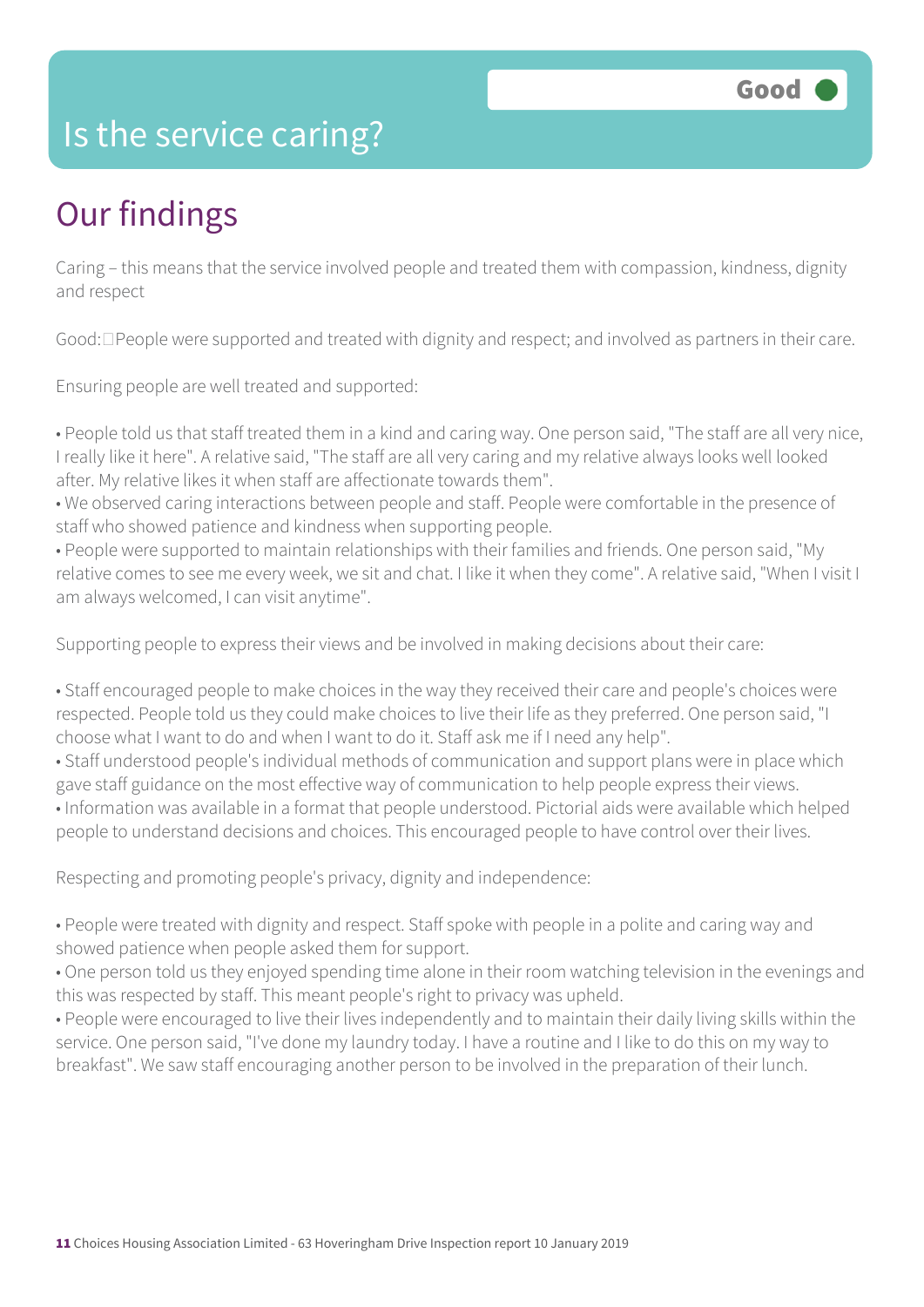#### Is the service responsive?

# Our findings

Responsive – this means that services met people's needs

Good:  $\Box$  People's needs were met through good organisation and delivery.

How people's needs are met

Personalised care:

• People told us they had opportunities to access interests and hobbies that were important to them. One person said, "I like going out shopping and I like watching the television". Records showed that people had been supported to plan and access activities that they enjoyed.

• The registered manager was responsive to people's changing needs. For example; through monitoring the registered manager had recognised one person's needs had changed. The registered manager worked with the person's consultant which culminated in the person's medication being reduced and they were able to become more active. The registered manager said, "It is really important to continually monitor people's needs, which make a difference to their lives".

• Staff knew people well and supported people in line with their preferences. The support plans detailed people's preferences which were followed by staff when they provided support to people.

• People and their relatives were involved in the planning and reviewing of their support which ensured people received support in line with their wishes and diverse needs. For example; one person was supported to regularly attend church services as relatives had stated this had always been an important part of their life.

Improving care quality in response to complaints or concerns:

• People understood how to make a complaint if they needed to. One person said, "I would speak with [registered manager's name] if I was unhappy. She is lovely and always about if I needed to speak with them". A relative said, "The registered manager is always available and answer any queries or issues we have raised".

• The provider had a complaints procedure which was available in a pictorial format to aid people's understanding. At the time of the inspection there had been no complaints at the service. However, there was a system in place to investigate and respond to complaints.

End of life care and support:

• At the time of the inspection there was no one who was receiving end of life care.

• People had been involved in advance discussions about their care at the end of their life, which ensured their wishes would be respected at this time in their lives. Pictorial information sheets were used to aid people's understanding when discussing their end of life needs.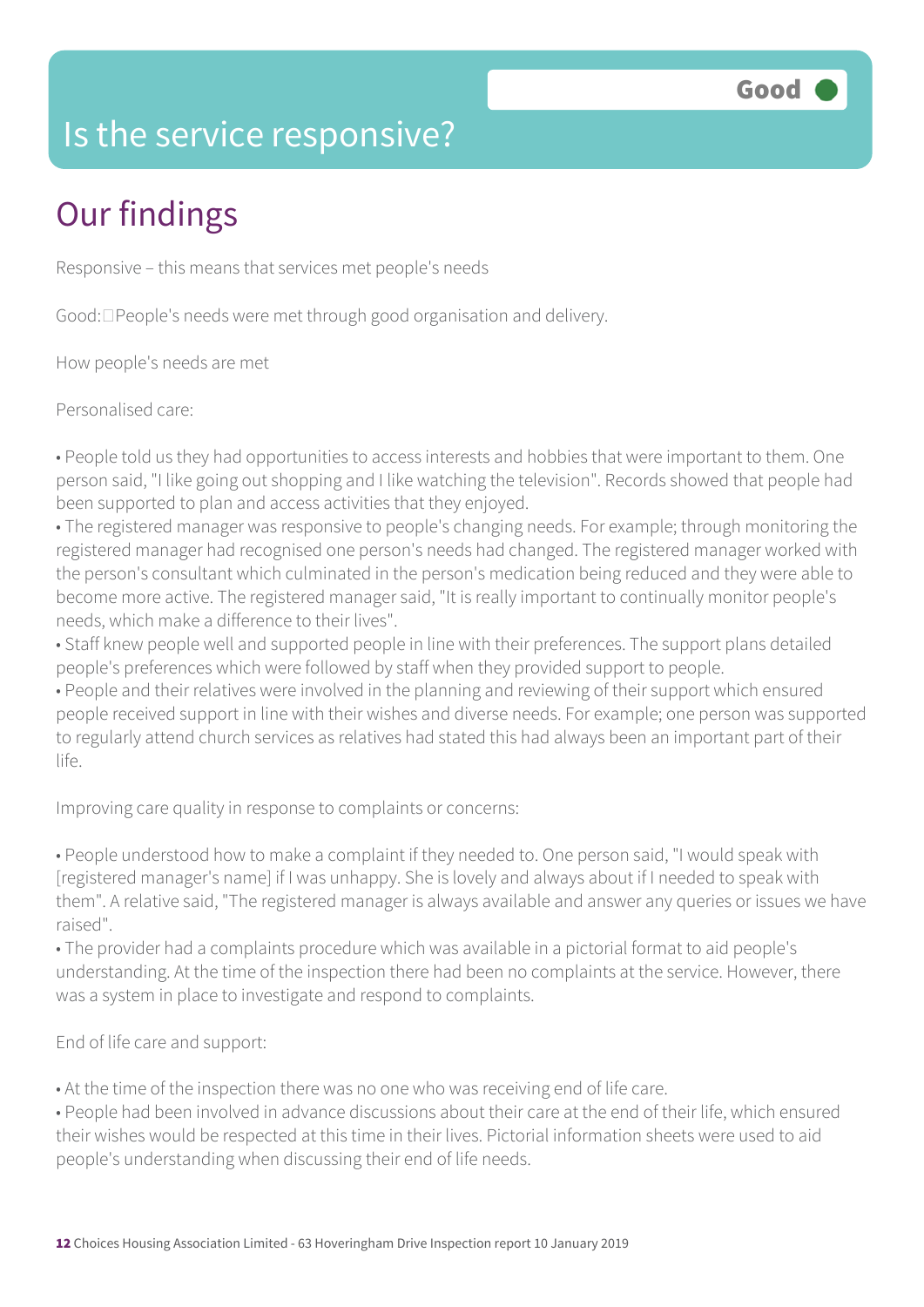#### Is the service well-led?

## Our findings

Well-Led – this means that service leadership, management and governance assured high-quality, personcentred care; supported learning and innovation; and promoted an open, fair culture

Good:  $\square$  The service was consistently managed and well-led. Leaders and the culture they created promoted high-quality, person-centred care.

Leadership and management

Provider plans and promotes person-centred, high-quality care and support, and understands and acts on duty of candour responsibility when things go wrong:

• Staff we spoke with were positive about the registered manager and the provider. One staff member said, "The registered manager is very approachable and supportive. If I have raised anything they sort it straight away. They encourage me to follow any ideas I have through which makes me feel a sense of achievement". • A person told us, "I like [registered manager's name] they are lovely". A relative said, [Registered manager's name] is very approachable and their door is always open to us".

• The registered manager promoted the values of the service, which the staff followed in practice. The registered manager told us they were always open to ideas to improve the service people received.

Managers and staff are clear about their roles, and understand quality performance, risks and regulatory requirements:

• The provider had a quality assurance system in place, which the registered manager followed in practice. Where the quality audits had identified an issue, the registered manager had taken action to ensure improvements were made and people received their support as planned.

• The registered manager understood the responsibilities of their registration. Notifications had been submitted to us (CQC) as required by law and the rating of the last inspection was on display.

• The provider had systems in place to ensure the registered manager was undertaking their role effectively and working in line with regulatory requirements. Action plans were checked by the regional manager to ensure action had been taken in a timely way to make improvements to people's care.

Engaging and involving people using the service, the public and staff:

• Feedback was gained from people and their relatives which was used to make improvements to the quality of the care provided. Details of the actions taken were available to people on the noticeboard so they were aware of how their feedback had been used.

• Staff told us the registered manager listened to their opinions and acted on these to make improvements to people's support.

Continuous learning and improving care: